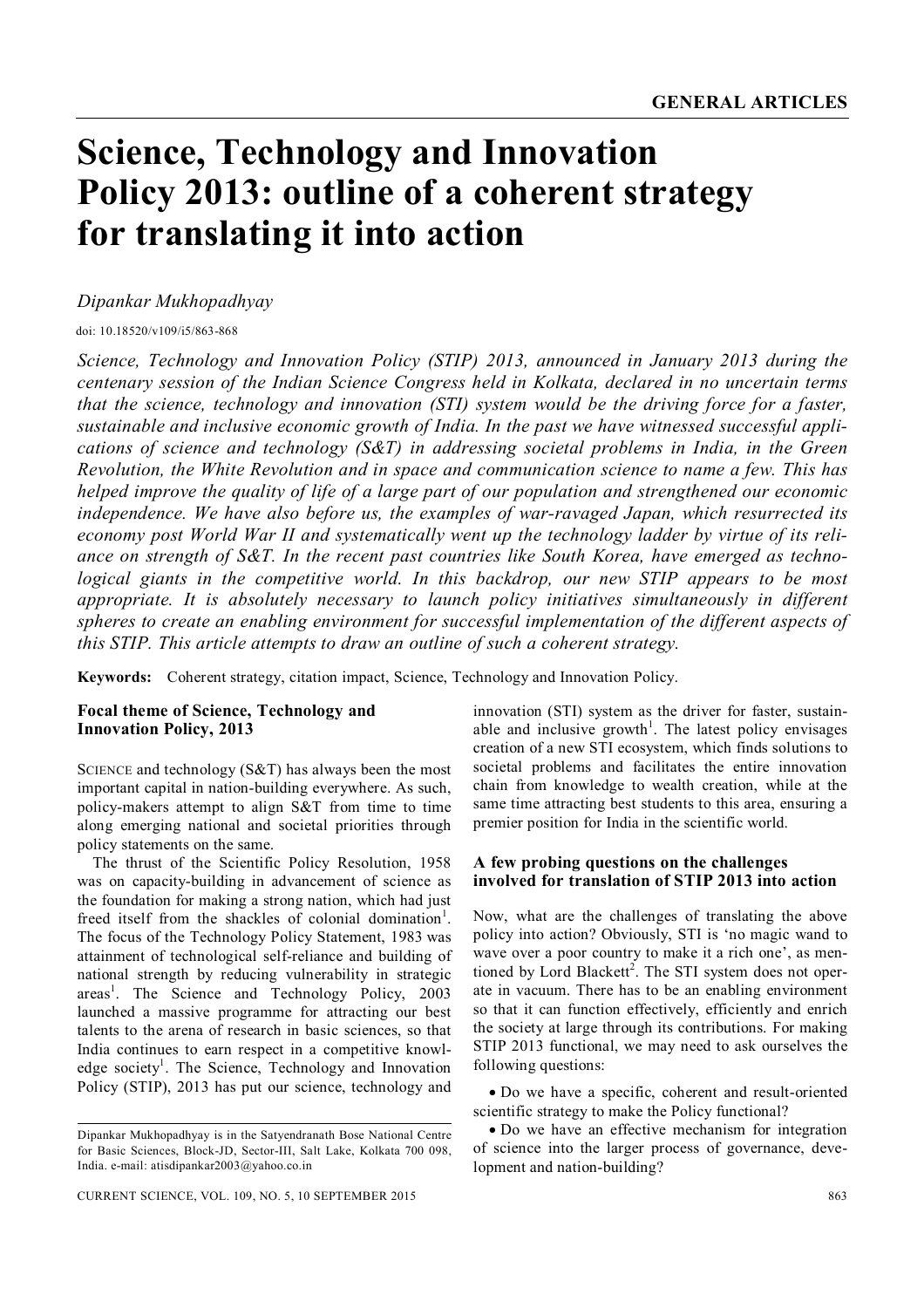Do we have a system in place to lend itself as an interface between science and its end-users?

 Are our industries, particularly the small and medium industries, sufficiently keen and proactive to upgrade their performance and competitiveness by collaborating with universities and research institutions for technology transfer and in the process to boost the research and development (R&D) activities of the latter?

 Do we have institutions in place to facilitate interactions between our universities/research institutions and industries, or do we require intermediaries to bridge the gap?

 Do we have a proper arrangement in place for skill formation for our abundant unskilled work-force to cater to the needs of a modern economy?

 Do we have an innovative approach in our school curricula to significantly impact the choices of our talented youngsters so as to draw them towards a career in science? Or do we suffer from systemic deficiencies like lack of good teachers, absence of modern pedagogy, etc?

• Is our school and undergraduate education system providing the required problem-solving orientation to our young minds and generating sufficient curiosity in them to choose a career of research and innovation? Or is there a dichotomy between teaching and research?

 Is our incentive mechanism in scientific research and academics adequately rewarding to attract and retain the interested young talents in their respective fields of choice in science and technology?

 Have we got our research system where it needs to be? Should we have more mission-oriented approaches, tied to strategic planning and sound economic costbenefit analysis?

 Is the current evaluation mechanism of publicly funded research system in line with the new Policy or should we insist upon a more demonstrative economic and social impact of such research?

• Is the society at large sufficiently enlightened to recognize and honour the professionals in research and academics, which they deserve, or should conscious steps be initiated to instill this sense of value-judgement in our people?

 Do we have a vast and effective network of popular science initiatives to spread the message of science across the population or are massive efforts for inculcating scientific spirit needed so that people start appreciating the value of science in improving the quality of their lives?

 How effective are the State Councils of Science and Technology in evolving area-specific need-based technologies?

 Above all, is the present available funding for research, particularly the public-sector funding, adequate to make our STI system strong enough to lead the nation to a robust economic growth?

Here we examine some of these issues and suggest how to overcome these challenges so that our STI system is strengthened to assume the leadership role it has been envisaged to play in STIP, 2013.

#### **Making school science education attractive and inspiring**

STIP, 2013 lays emphasis on attracting students at the entry level to study science through education reforms at the school level, like improving the curricula and teaching methods, motivating science teachers, etc. This is a challenging task indeed. In many schools in rural areas facilities like science laboratories do not exist. Also, many schools in remote areas do not have affiliation for teaching science at plus-2 level, as they do not have adequate number of classrooms. In a situation like this, the resultant gender exclusion is quite significant. How to ensure access to quality science and mathematics learning opportunities in our remote schools so as to ensure supply of our R&D personnel from varied socio-economic backgrounds in a country like ours, with 70% of the population living in villages, is an enormous challenge. The National Knowledge Commission (NKC), in a letter to the Prime Minister in May 2008 (ref. 3) pointed out, 'Countries like China and South Korea, having invested prudently in science education are now beginning to reap rich dividends' 3 . In India, availability of good teachers and absence of modern pedagogy are the key limiting factors for schools and universities to make science and mathematics exciting<sup>3</sup>. NKC had also issued a warning signal, 'India's growing backwardness in science and mathematics will eventually retard its ability to be globally competitive and affect its economic growth and social well-being… Only a massive, well co-ordinated and well-funded national initiative, sponsored at the highest level, can begin to bring about a mindset and attitudinal change in India towards science and maths teaching and research.<sup>3</sup> NKC recommended a mission-mode approach with a master plan and a core team of 40–50 bright Indian scientists and mathematicians, to promote creation and disbursal of quality science educational materials and teaching aids, to facilitate development of courses in line with recent developments in science and emerging employment opportunities, to plan, execute and supervise a nation-wide in-service science-teacher training programme, to organize academia–industry meets and discover novel ways of participation in science-related activities by industry, etc. (Annexure I to the May 2008 letter). It is an emergent imperative that some positive steps are taken to implement these recommendations without further delay.

### **Removing the dichotomy between teaching and research to widen the catchment area for research**

In our country we have established a large number of research institutions and our undergraduate colleges and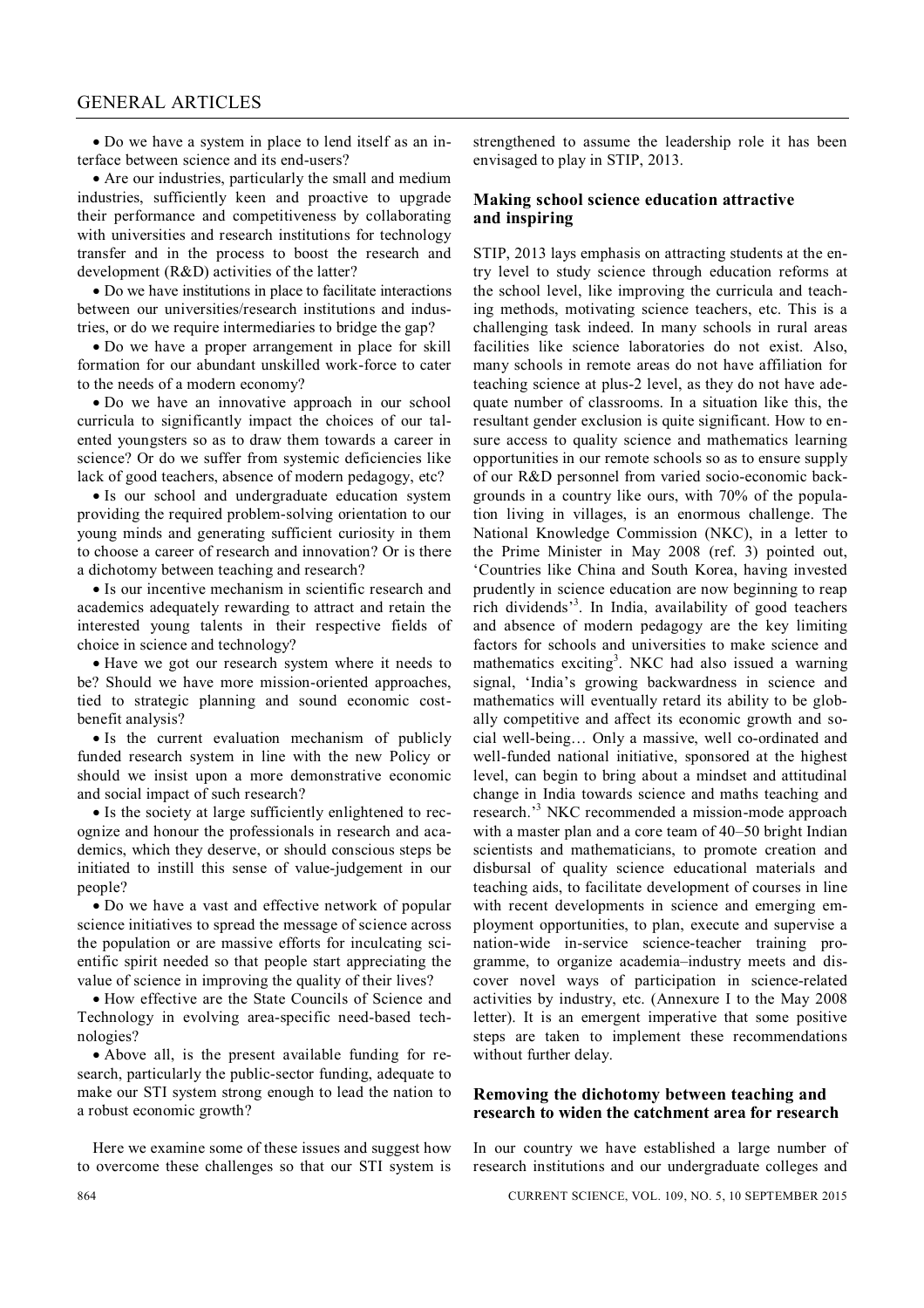universities are now by and large engaged in teaching activities. Thus, we have created a dichotomy between teaching and research at the cost of research activities in our universities. NKC once again, in another report has observed, 'Throughout the world, universities are the natural home for the interface between teaching and research. But this is far from reality in the vast majority of Indian universities…Dedicated researchers involved in direct training of the students at the undergraduate level create a greater impact…. It is now increasingly being recognized that separation of research and teaching has been at the cost of creating a good research environment in the universities; …..research culture be brought back to our universities through focused engagement towards making universities a natural home for research as well as teaching.<sup>4</sup> NKC has emphasized the need for establishing mechanisms for greater academic collaboration between universities and research institutions, like sharing of resources, teaching in universities by research scientists as visiting professors, greater exposure of undergraduates and postgraduates to cutting-edge research, establishing dedicated science teacher training centres at research institutes/universities for advanced-level  $course<sup>5</sup>$ , embedding research institutes (by granting sufficient autonomy) within university campuses<sup>4</sup>, etc. These proposals, if implemented, will widen our R&D base.

Recently some positive steps have been taken in this direction by the Department of Science and Technology (DST), Government of India (GoI), through issuance of a circular that every scientist under its research establishments must participate in outreach programmes for a minimum number of 12 h in a year. This initiative, if implemented properly, would provide a forum to establish a link between reputed scientists and students pursuing different undergraduate/postgraduate programmes. The Ministry of Science and Technology (MOST), GoI, has launched a special scheme for Promotion of University Research and Scientific Excellence (PURSE), which is providing incentive grants to universities based on their research performance. This has started to yield good dividends, both tangible in the form of increased research publications by the universities, and intangible in the sense of creating an appropriate mindset for research between university students and teachers.

## **Providing attractive financial incentives to researchers to attract and retain the best talents in scientific research**

It is of prime importance that the financial incentive package for our researchers is made sufficiently attractive to draw and retain young talents in the area of scientific research of their choice. This is all the more important, considering the fact that a vast majority of them come from middle-class or lower middle-class families and have pressing family commitments. In quite a few cases we have researchers from families of first-generation learners, which is a matter of encouragement for us. In many cases, researchers coming from poor families are constrained to partly support their families from their research fellowship funds. In fact, instances are not rare in extreme cases when pressing family commitments as well as the prospect of job security have lured the researchers away to permanent jobs elsewhere. They have thus sacrificed their promising research careers, which is a profound loss to science. While serious attempts have been made to address this problem through schemes like providing fellowships under 'Innovation in Science Pursuit for Inspired Research (INSPIRE)', which have been providing some amount of financial security to our scholars, the situation calls for urgent steps for further rationalization.

To illustrate the point, let us consider the latest revision in Research Fellowships – Junior and Senior (JRF/ SRF), effective from 1 October 2014, by DST/Council of Scientific and Industrial Research (CSIR)/University Grants Commission (UGC), raising the scholarships to Rs 25,000 per month for JRF and Rs 28,000 per month for SRF, from Rs 16,000 and Rs 18,000 per month respectively. In addition, both JRFs and SRFs get an annual contingent grant of Rs 20,000. If we compare this with the emoluments of an M Sc and NET-qualified Assistant Professor on a UGC initial scale of Rs 15,600–39,100 per month with a grade pay of Rs 6000 per month (effective from 1 January 2006) plus dearness allowances (DA), etc., the starting emolument itself was at least Rs 6000 more per month than that of a JRF, prior to the latest revision of the latter's fellowship. In addition, if we take into account the impact of grant of DA, when it became 107% by December 2014, a new Assistant Professor, would get Rs 15,600 plus grade pay Rs 6000 plus DA Rs 23,112 per month, total being Rs 44,712 per month, ignoring other allowances. Compared to that, a JRF with the same postgraduate qualifications would get only Rs 16,000 per month (prior to revision), and post-revision only Rs 25,000 per month. The difference is quite significant even after revision to lure away a researcher from a poor family background. Thus it is of paramount importance to be a bit more generous towards our research scholars, so that they may concentrate on their research work and give their best to the country.

It is, therefore, proposed that there should be complete parity between the starting emolument of an Assistant Professor on a UGC scale, taking into account his basic plus grade pay and that of the JRF. The fellowship should increase annually at par with the DA installments announced to compensate for the inflation or annual increase in the price levels, or at least by an average of 10%, judging the present trend of annual DA increase. The annual contingency grant should not be disturbed. Instead of the present system of revising the fellowships on an ad-hoc basis, it is suggested that the revision of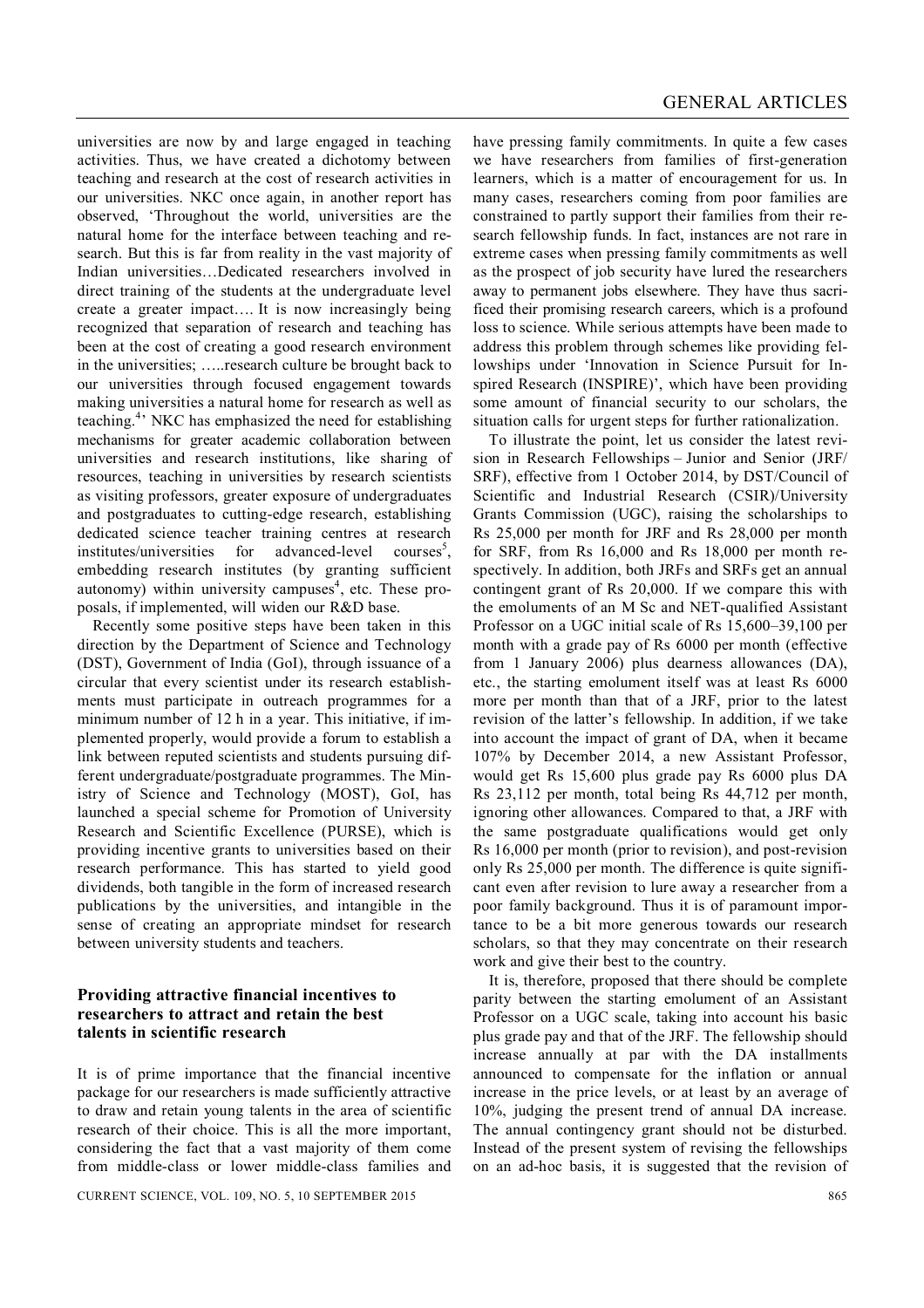### GENERAL ARTICLES

fellowships should be co-terminus with the revision of UGC pay-scales. This proposal for providing parity is being mooted with the expectation that it would ensure some amount of financial stability to our research scholars vis-à-vis their counterparts on regular scales.

It needs hardly any mention that these bright scholars in research are investing their prime years in the pursuit of science. They could have joined much more lucrative jobs elsewhere, but for their love of science. As such it would only be fair to find various alternative avenues to compensate, to the extent possible, the financial losses they have willingly agreed to suffer for the pursuit of knowledge. These options may be to offer them teaching assistantships, creating as many attractive berths with desired facilities as possible for postdoctoral fellows (PDFs) like fruitfully utilizing them in universities or industries, treating postdoctoral experience as equivalent to teaching experience in making university appointments, etc.

STIP, 2013 flags a few ambitious targets like India to emerge among the top five scientific powers by 2020, our share in international scientific publications to get doubled from the present level of 3.5% (2011), and the present share of 2.5% in top 1% publications to get quadrupled by that time. However, it is disturbing to observe<sup>6</sup> that India's R&D expenditure at current prices as a percentage of GDP has been hovering between 0.75 and 0.88 over the period 1990–91 to 2011–12. This is a dismal figure compared to the present (2012) level of gross expenditure in research and development (GERD) figures as a percentage of the respective GDPs of countries like Japan (3.5), Germany (3.1), South Korea (3.5), USA  $(2.8)$ , etc.<sup>7</sup>. While the industry and private sector in these countries contribute 60–70% to the research expenditure unfortunately the share is around 30% only in India. STIP, 2013 targets the share of the private sector to go up to 50% of the total expenditure in R&D in the next five years to take the GERD to GDP percentage to 2. While it cannot be overemphasized that the private sector in India must increase its R&D expenditure for transformation of the country to a knowledge-based economy, the state sector cannot but continue to play a leading role in promoting research in spite of the resource constraints and so increased investment of the state sector in this is called for. After all, the STI system needs to be strengthened if it is to strengthen the economy of the country.

### **Creating an enlightened society through scientific temperament**

There is no denying that we have a lop-sided societal value-system prevailing all around, where mediocrity runs the show and talent is rarely recognized. The backbreaking silent work of a scientist remains unnoticed, while the print and electronic media remain engrossed with stories of skillful manipulations by the self-seeking

coterie of corrupt politicians and crafty bureaucrats. The moribund society feeds on these stories. Finding no glimmer of hope for the future, people by and large get further demoralized. They lose their initiative for ushering in a better future through nurture and rational application of their intellectual faculty. They thus sink into further degradation, while a few continue to prosper, just like parasites, at the cost of ignorance of the vast multitude.

The spreading of scientific spirit in every nook and corner can only remedy the situation and make our population aware of the wonders that a scientifically enlightened population can achieve. Our national media agencies like the All India Radio (Akashvani), Doordarsan, and Prasar Bharati have to play a leading role in popularizing science across the population and in bringing the contribution of our scientific community in nation building to the limelight, so that our people are made aware of it and start recognizing their contribution. Our scientific community is to be invited regularly to participate in science popularization programmes, in scientific debates and discourses, etc. in popular media. Analogy may be drawn from the excellent role our national channels in radio and television have been playing over the years in popularizing the great heritage in our classical music, wherein we find the true soul of our nation – as fresh and vibrant as it has ever been. They will have to play an even more active role in the spread of scientific temperament throughout the length and breadth of the nation, to rescue it from the morass of desperation and self-pity. As Menon<sup>8</sup> puts it, 'Science is to be an integral part of all our activities'. That will go a long way towards creation of an enabling environment for fostering a new STI ecosystem in the society at large, when merit and not money power will be respected.

The State Councils of Science and Technology have a great role to play in taking science closer to the people. Their function should not just be limited to sanctioning funds against a few proposals for localized technological interventions and observing Science Day annually. They have to emerge as an effective forum for spreading the message of science in every nook and corner.

### **Effecting linkages between the STI system and the socio-economic sectors**

It is absolutely necessary that an effective linkage is established between our STI system and the socioeconomic sectors at different levels, so that populism and ad-hocism in drawing and implementation of different policies and programmes are avoided. This is also necessary to take a rational decision in the face of competing demands on scarce natural resources in the interest of adopting a growth strategy, which is sustainable. It is not sufficient to have a few scientific advisors at the apex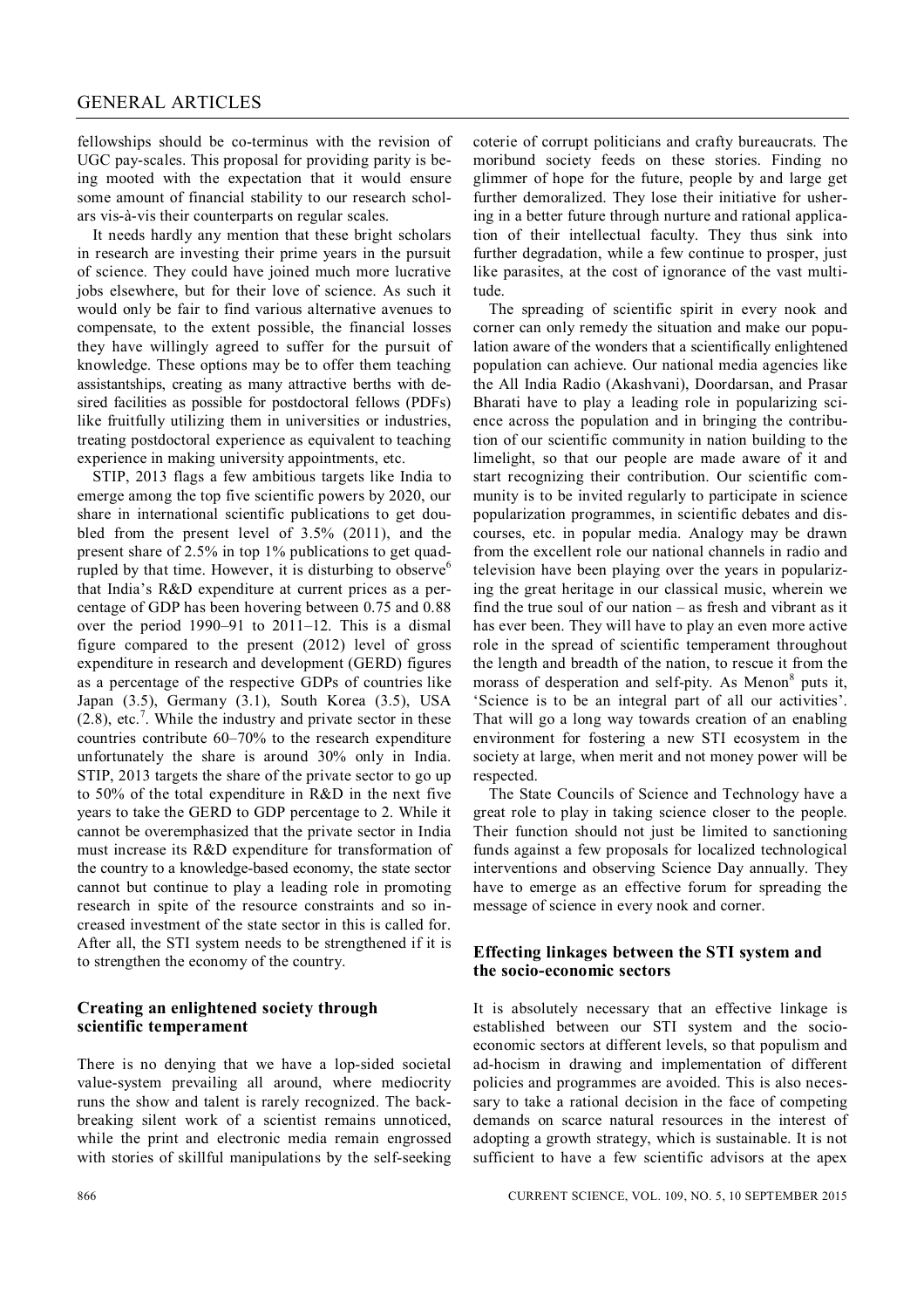level and a few scientific personnel heading a few departments. While the Scientific Advisory Council to the Prime Minister or to the Cabinet or experts in the erstwhile Planning Commission (now NITI Ayog) have played and will continue to play a valuable role in sensitizing the Prime Minister or the Cabinet towards S&T or in apprising complex project proposals, it is necessary that we create similar forums at different socio-economic ministries/departments, both at the centre and at the states, and also in block and district planning committees with adequate funds, functions and functionaries. It has to be ensured that these do not remain as just recommending bodies with the chances of the politico–bureaucratic nexus having the final say in overruling such recommendations. The rising experience of absolute misuse of authority in launching popular programmes, looking solely at the vote bank and ignoring everything else, at the expense of public money with absolutely no economic returns, makes it all the more imperative to bestow some sort of constitutional sanctity to such interacting forums so that the experts can moot new proposals, evaluate the merit of a proposal, monitor the implementation and carry on the post-implementation assessment fearlessly. Obviously, such forums are to be sufficiently strengthened with adequate number of experts from different disciplines, who may be drawn from the scientific community on deputation for a certain number of years.

### **Tuning our research system to societal aspirations**

While our past experience shows that the faith we have all along reposed in our scientific capability and our increased investment in S&T have paid rich dividends, we also need to accept that there is an imperative necessity for the STI system to be more tuned to the societal aspirations. It is encouraging to observe that during the 5-year period 2006–2010, India's scientific publication output  $grew<sup>9</sup>$  at a compound annual growth rate (CAGR) of 12.3% per year, while the world publication grew at 4%; the publication of only two countries grew faster than ours in the said period – China at 13.7% and Iran at 25%. Our publication in the energy sector grew at 13.3% CAGR. Publications in each of these sectors – material science, physics, astronomy and medicine grew at more than 7% per annum in the said period. India's overall citation impact in 16 major scientific fields improved to 0.68 during the period 2006–2010 from 0.58 during the preceding period 2002–2006. In a few disciplines it was above world average, e.g. energy (1.26), chemical engineering (1.18), engineering (1.04) and materials science  $(1.01)$ . According to Bhattacharya and Kaul<sup>7</sup>, our return to investment in research measured as publication intensity as percentage of GERD is high, showing India spends the least amount per paper compared to countries

like USA, China, Japan, South Korea, France, Germany, UK, etc. in scientific publications. All these are eloquent testimony to the high quality of our scientific manpower.

At the same time we are faced with varied problems in such diverse sectors as energy, environment, climate, natural resources like soil and water, food and nutrition, health and hygiene and so on, affecting the quality of life of our population. Our STI system has to address these issues, if we are to do science in a sustainable way. Our scientists cannot close their eyes to the problems encircling them outside their laboratories. While doing research in the frontier areas, our scientists have to find solutions to these problems. In this connection we may recall what Menon<sup>8</sup> had said years back: 'It is interesting that all of these problems that Pasteur encountered were in his immediate vicinity and interest in them evolved from his own basic research in which he displayed great experimental ingenuity. His approach was fundamental and resulted in the formulation of new biological principles. We have only to look at the range of problems that we encounter in our environment…to realize that there are challenges to excite the keenest minds.' Our research initiatives need to be more focused like what Vikram Sarabhai, while drawing up the country's space programme, had suggested that sound economic evaluation of the required resources was necessary before embarking on the programme. Sarabhai saw an opportunity in space science and technology to leap-frog from its backwardness and poverty. Like our Nano Mission and a few others, we may consider to take up time-bound mission approach in more select areas. Once again we may quote Menon<sup>8</sup> 'Some deliberate measures are called for to see that the best and well-trained among them (student community) are provided adequate incentives to take up research as a career and that areas are defined and supported that best serve national interests and priorities towards which such talent can be directed or encouraged to work on.'

#### **Accelerating private sector participation in R&D**

In the pre-independence period in India, the private sector and trusts played a pioneering role in promoting science. We recall with gratitude the contributions made by persons like Mahendralal Sircar in establishing the Indian Association for the Cultivation of Science in Kolkata in 1876; J. N. Tata in establishing the Indian Institute of Science in Bengaluru in 1909, Taraknath Palit and Rashbehari Ghosh in establishing postgraduate science departments in the University of Calcutta in 1917, etc. The situation drastically changed in independent India. We find from the R&D statistics of 2011–12 that private sector R&D expenditure as percentage of sales turnover was significant only in a few sectors like biotechnology (3.85), drugs (3.45), information technology (5.47), transportation (1.26) and scientific instruments  $(2.66)^6$ .